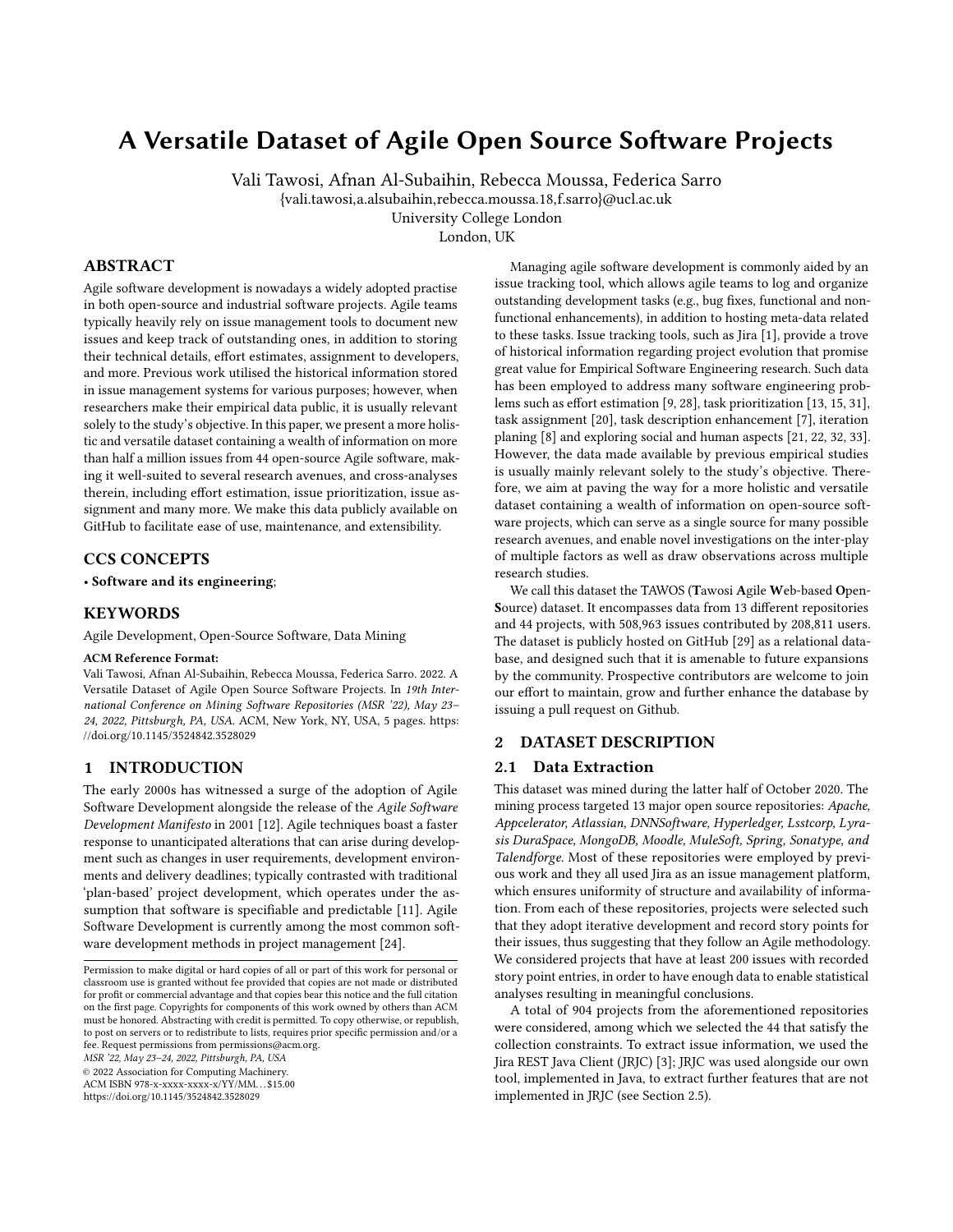#### 2.2 Data Storage

The final dataset is modeled and stored as a relational database. This enables users of the dataset to employ SQL for easy horizontal and vertical data sampling in addition to allowing easier future expansion. We elected to host the dataset in the MySQL Database Management System as it is lightweight and ubiquitous. The database can be downloaded from a GitHub repository together with the instructions on how to install and use it [\[29\]](#page-4-17).

#### 2.3 Data Characteristics

The TAWOS dataset contains 508,963 issues from 44 project. The projects are diverse in terms of different project characteristics. Each project contains issues that range from 313 to 66,741 issues. The projects span different programming languages, different application domains and different team geographical locations. Table [1](#page-3-0) shows the number of various elements for each of the projects contained in the dataset currently. Those include the number of: all issues, issues categorised as bug report, distinct users (i.e. bug report contributors, etc.), developers, change logs and comments, links to other issues, components, sprints, versions, and the number of issues with story points assigned.

#### 2.4 Data Structure

Figure [1](#page-2-0) shows the Entity-Relationship Diagram of the database. The core entity is the Issue table, which holds the main information about an issue report. Some of its fields are directly extracted from the issue report such as the issue type (e.g., story, bug, improvement), status (e.g., open, in progress, closed) , description, etc., whereas others are derived from the information stored and/or the events that occurred during the issue's lifecycle. We elaborate on these derived fields in Section [2.5.](#page-1-0)

Other important tables are Comment and Change\_Log tables. Comments hold the documented discussions of the team around the issue development. Change logs hold all the changes made by the users on the issue report, by recording the field that received the change, the previous value, the next value and the nature of the change. Both these tables store the chronological order of the events in the Creation\_Date field. Information about the Sprints, Versions, and Components of the issues are also stored in separate tables. The Issue\_Links table captures the links between the issues. The User table stores all the distinct users who interacted with each project, in addition to linking the events and information to their authors and user roles. Any personally identifiable information of users like their usernames and emails are redacted from this dataset.

#### <span id="page-1-0"></span>2.5 Computed and Derived Fields

To further enrich the dataset, we have augmented the mined data with several additional features that are computed or derived from the source Jira repositories as described below.

Issue Description Text and Code. The Description field holds the long description of the user story or bug report which can contain natural text interleaved with code snippets or stack-traces. To facilitate processing, we separate the code snippets/stack traces and the natural text describing the issue into the Description\_Code and Description\_Text fields respectively. We maintain the original description in the Description field. Same is done for the Comment

field, from which we extract the Comment\_Code and Comment\_Text. This is motivated by previous work showing that code tokens may have different meaning from those found in natural language text, hence ought to be analysed separately [\[23,](#page-4-19) [26,](#page-4-20) [28\]](#page-4-6).

Resolution Time. The field Resolution\_Time\_Minutes stores the time span (in minutes) between when an issue is created and when it is marked as "Resolved". This period can be considered as an approximation of the time taken by the development team to resolve the issue. This is usually the target variable used for bug resolution/fixing time estimation [\[14,](#page-4-21) [18,](#page-4-22) [27\]](#page-4-23). Other proxies for time are provided, such as In\_Progress\_Time and Total\_Effort\_Time, indicating, respectively, the implementation time and the development (including code review and testing) time.

SP Estimation Date: This field records the time when the Story\_Point field of the Jira issue report was populated by the developer. This information might be useful, for example, for studies on software effort estimation, in order to properly take into account the chronological order of the estimates and avoid unrealistic usage of the data as described in previous studies [\[6,](#page-4-24) [17,](#page-4-25) [25\]](#page-4-26).

Date and Time. The date and time stored in different Jira repositories may have different timezones, as the projects usually have contributors from all around the World. Therefore, we converted and stored all dates and times to a unified timezone, namely the Coordinated Universal Time (UTC).

Field Change Flag. It is important to keep track of the changes developers made to some of the issue fields. For example, the title and description of the issue are two important pieces of information used by recent automated approaches to produce effort estimates [\[9\]](#page-4-5), therefore it is important to know whether these fields have been edited after the initial estimate was done. The Title\_Changed\_After\_Estimation and

Description\_Changed\_After\_Estimation fields store this flag. We also provide a flag that shows whether the SP has been changed after the initial estimate. Note that these flags are based on the change logs of the issue.

Change Type in Change Log. This field is calculated to categorise change log updates into one of five categories: "STATUS" indicates a change from one status to another in the Jira workflow of a given issue; "DESCRIPTION" indicates a change to the issue title or description; "PEOPLE" indicates that the user (Change\_Log.Field='assignee' or/and 'reporter') of the issue was changed; "STORY\_POINT" indicates that the Story Point field of the issue was updated. Any other changes were categorised as "OTHER".

#### 2.6 Extensibility and Maintainability

The TAWOS database is designed such that it is easily extensible by attaching additional information to the corpus. This can help facilitate studying different problems and/or aspects of the same problem. Sharing and managing the dataset as a GitHub repository, enables us to update, expand and enrich its content, whether by us or by the community as external contributions (i.e., pull requests). Github also guarantees that the information can be safely stored long-term, thus preventing the issues often faced in previous work where the data provided are not reachable anymore (e.g., due to use of volatile storing platform such as institutional webpages which change when researchers move to another institution).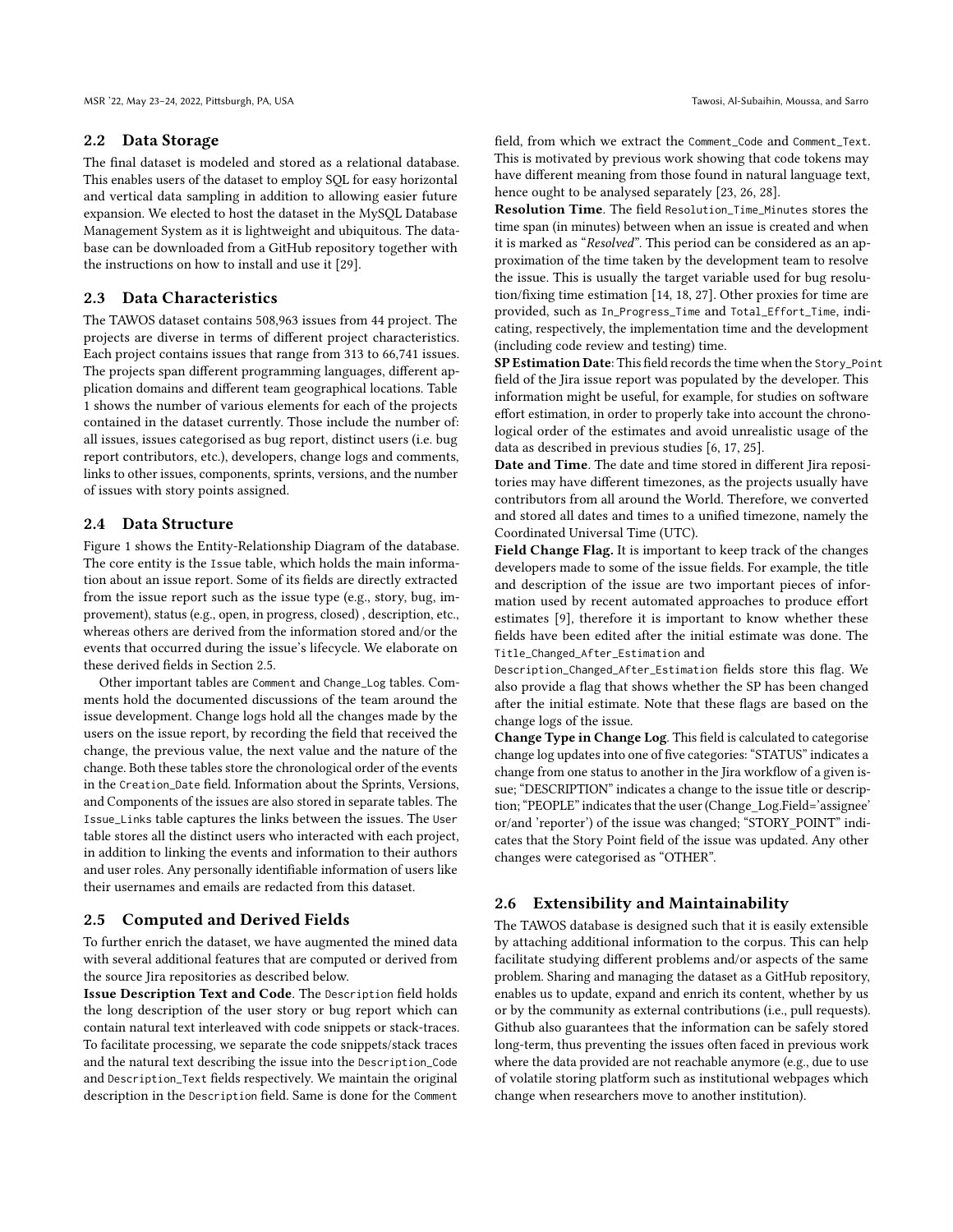#### A Versatile Dataset of Agile Open Source Software Projects MSR '22, May 23-24, 2022, Pittsburgh, PA, USA

<span id="page-2-0"></span>

Figure 1: Entity-Relationship Diagram (ERD) for the TAWOS Issues Database.

## 3 ORIGINALITY AND RELEVANCE

Previous studies have extracted information from issue reports managed in Jira to build predictive models for Story Point (SP) estimation in agile software projects [\[9,](#page-4-5) [23,](#page-4-19) [26\]](#page-4-20), however not all of them have made their data public [\[23,](#page-4-19) [26\]](#page-4-20). Choetkiertikul et al. [\[9\]](#page-4-5) shared their data in a replication package [\[2\]](#page-4-27), however, it only consists of features considered in their study (i.e., the issue key, title, description, and story point of the mined issues).

The dataset presented herein encompasses all the projects considered in previous studies $^1$  $^1$  [\[9,](#page-4-5) [23,](#page-4-19) [26\]](#page-4-20) augmented with more issues and features.[2](#page-2-2) Furthermore, it includes 28 additional projects, which have never been used by any of these previous studies.

Our dataset has been recently used by Tawosi et al. [\[30\]](#page-4-28) who analysed a total of 31,960 issues from 26 projects stored in TAWOS in order to replicate and extend the work by Choetkiertikul et al. [\[9\]](#page-4-5). This set of issues has also been used in a recent study on the effectiveness of clustering for SP estimation [\[28\]](#page-4-6).

We believe that the TAWOS dataset can help expedite the research in the area of Agile software development effort estimation. In addition to providing a unified benchmark for such studies, it also helps circumvent the challenges faced, and the time consumed, when mining such data from the web. For example, we note that Choetkiertikul et al. [\[9\]](#page-4-5) could not mine the same data used in the study by Porru et al. [\[23\]](#page-4-19) likely because the repositories mined had changed during the time period between the two studies.

The use of different data in similar studies hinders the immensely useful opportunity to draw observations from across different studies performed at different times around a certain subject matter. We hope that our dataset can help the community tackle this challenge. Although our dataset has been primarily designed to aid in software engineering estimation tasks, it also includes information relevant to other software engineering research, and it is designed to be expanded by other contributors. This allows and promotes the investigation of a wider range of SE aspects as discussed in the next section.

#### 4 RESEARCH OPPORTUNITIES

In addition to benefiting effort estimation studies, the TAWOS dataset promises value to many other areas of software engineering research, including developer productivity studies, iteration planing and task scheduling.

An important research topic in Requirement Engineering is re-quirement prioritization [\[4,](#page-4-29) [16,](#page-4-30) [31\]](#page-4-9) and, especially in an agile setting, the selection of issues for the next iteration [\[10,](#page-4-31) [19\]](#page-4-32). The TAWOS dataset can support such studies by providing a large collection of issues, with known priorities and iterations (i.e., Sprints and Releases) coupled with various aspects providing a full-picture view of the issues, projects and assignees. Additionally, as the dataset makes historical project evolution from multiple repositories available, it enables cross-project analysis.

The TAWOS database provides information about the versioning of the software under development. This information includes the name, description, and release date of the version, and whether it is archived or released. Versions connect to issues via two relations: Affected versions, and Fix versions. The former is the version where a bug or problem was found; whereas the latter is the version where

<span id="page-2-1"></span><sup>&</sup>lt;sup>1</sup>The only exception is the MuleStudio project used by Choetkiertikul et al. [\[9\]](#page-4-5), for which we could not find the data source on-line.

<span id="page-2-2"></span> $2$ The TAWOS dataset has 485,650 more issues in total, and 46,411 more issues with Story Points compared to the one shared by Choetkiertikul et al. [\[9\]](#page-4-5). It also contains more issues for each of the 16 projects included in Choetkiertikul et al. [\[9\]](#page-4-5)'s dataset.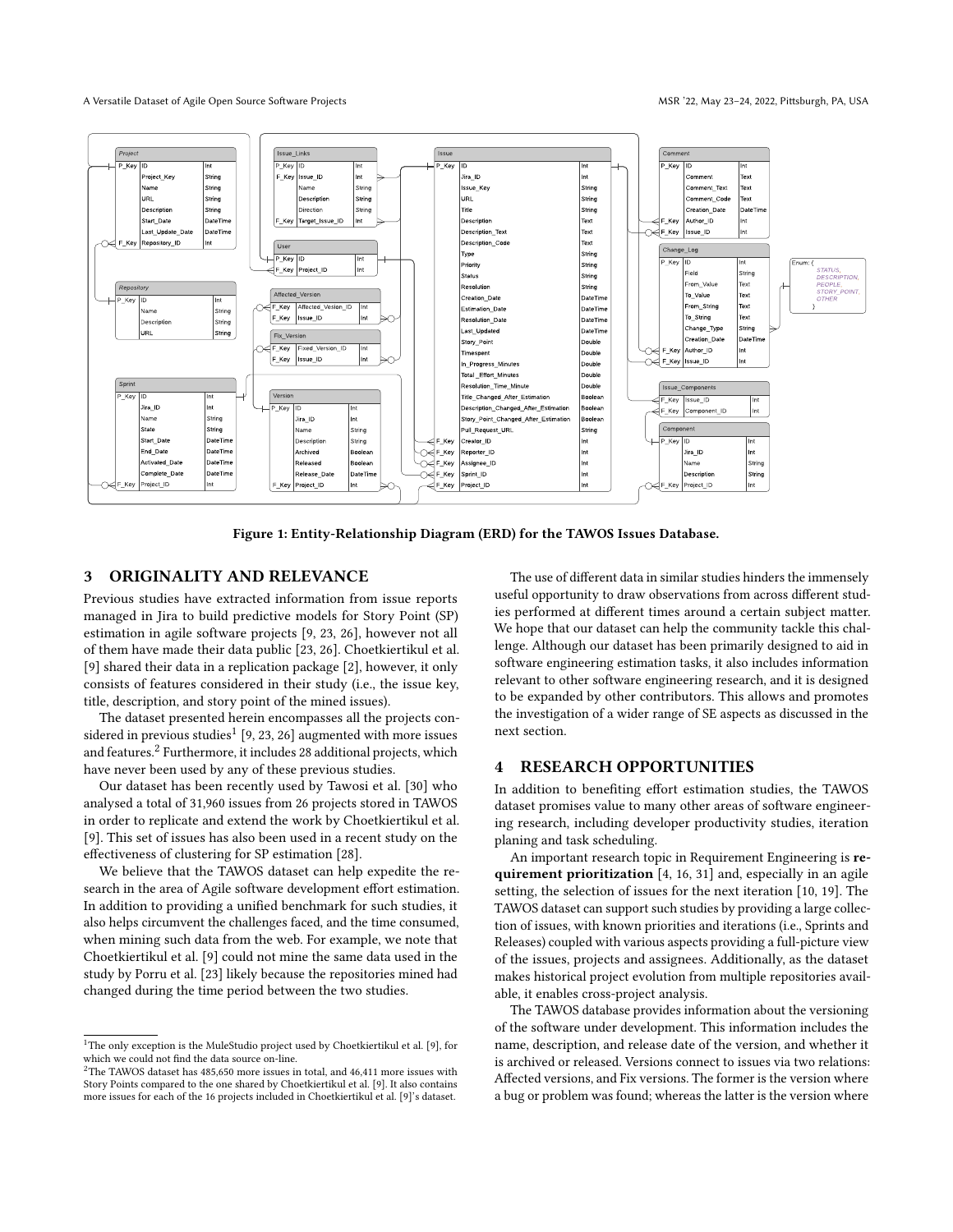<span id="page-3-0"></span>

| Repository         | Project Name                  | Project Key      | Programming<br>Language | # Issues | # Bugs  |         |       | # Users # Developers # Change Log # Comments |           |         | # Links # Components # Sprints # Versions # Story Points |                |                |        |
|--------------------|-------------------------------|------------------|-------------------------|----------|---------|---------|-------|----------------------------------------------|-----------|---------|----------------------------------------------------------|----------------|----------------|--------|
| Atlassian          | Crowd                         | <b>CWD</b>       | Java                    | 4,311    | 1,841   | 2,663   | 105   | 62,408                                       | 7,440     | 2,624   | 50                                                       | 44             | 227            | 214    |
|                    | Confluence Cloud              | CONFCLOUD        | <b>Java</b>             | 23.409   | 10,071  | 24.064  | 513   | 321.439                                      | 64,655    | 7.694   | 147                                                      | 477            | 17             | 352    |
|                    | Software Cloud                | <b>ISWCLOUD</b>  | Java                    | 11,702   | 3,505   | 15,187  | 211   | 201,512                                      | 30,143    | 4,492   | 33                                                       | 74             | 68             | 318    |
|                    | <b>Iira</b> Cloud             | <b>IRACLOUD</b>  | <b>Java</b>             | 25.669   | 8.339   | 30,020  | 557   | 295.951                                      | 74,473    | 8.176   | 66                                                       | 59             | 170            | 361    |
|                    | Confluence Server             | CONFSERVER       | Java                    | 42,324   | 25,477  | 30,755  | 422   | 1,608,633                                    | 125,591   | 23,401  | 104                                                      | 565            | 1,121          | 662    |
|                    | Atlassian Software Server     | <b>ISWSERVER</b> | Java                    | 12,862   | 6,007   | 15,468  | 182   | 304,682                                      | 35,400    | 5,724   | 44                                                       | 70             | 433            | 351    |
|                    | <b>Iira</b> Server            | <b>IRASERVER</b> | Java                    | 44,165   | 20,630  | 36,585  | 462   | 1,162,959                                    | 130,457   | 22,020  | 115                                                      | 50             | 598            | 380    |
|                    | Bamboo                        | BAM              | Java                    | 14,252   | 6,050   | 7,092   | 107   | 256,321                                      | 28,638    | 6,330   | 115                                                      | 14             | 391            | 528    |
|                    | Clover                        | CLOV             | Java                    | 1,501    | 531     | 347     | 20    | 25,812                                       | 2,259     | 338     | 15                                                       | 48             | 63             | 387    |
|                    | FishEye                       | FE               | Java                    | 5,533    | 2,896   | 2,371   | 74    | 112,723                                      | 8,914     | 2,044   | $\mathbf Q$                                              | 109            | 245            | 240    |
| Apache             | Mesos                         | <b>MESOS</b>     | $C++$                   | 10.157   | 4.891   | 1.282   | 252   | 108,349                                      | 30.152    | 6,342   | 42                                                       | 227            | 87             | 3.272  |
|                    | MXNet                         | <b>MXNET</b>     | $C++$                   | 1,404    | 373     | 156     | 50    | 49,295                                       | 384       | 90      | $\mathbf Q$                                              | 41             | $\theta$       | 209    |
|                    | Usergrid                      | <b>USERGRID</b>  | Java                    | 1,339    | 349     | 97      | 37    | 15,435                                       | 1,535     | 270     | 15                                                       | 38             | 8              | 487    |
| Appcelerator       | Command-Line Interface        | <b>CLI</b>       | JavaScript              | 645      | 399     | 165     | 29    | 10,956                                       | 2,233     | 188     | 12                                                       | 98             | 145            | 374    |
|                    | Titanium Mobile Platform      | TIDOC            | JavaScript              | 3,059    | 1,344   | 421     | 62    | 81,454                                       | 7,712     | 710     | 6                                                        | 217            | 261            | 1,297  |
|                    | Aptana Studio                 | <b>APSTUD</b>    | JavaScript              | 8,135    | 6,152   | 3,365   | 15    | 107,961                                      | 19,138    | 1,606   | 49                                                       | 12             | 91             | 890    |
|                    | Appcelerator Studio           | <b>TISTUD</b>    | JavaScript              | 5,979    | 3,455   | 654     | 63    | 147,215                                      | 19,880    | 4,051   | 56                                                       | 163            | 126            | 3,406  |
|                    | The Titanium SDK              | <b>TIMOB</b>     | JavaScript              | 22,059   | 15,742  | 3,170   | 161   | 483,361                                      | 83,252    | 11.120  | 52                                                       | 301            | 568            | 4,665  |
|                    | Appcelerator Daemon           | <b>DAEMON</b>    | JavaScript              | 313      | 123     | 36      | 5     | 4,062                                        | 469       | 90      | 44                                                       | 62             | 20             | 242    |
|                    | Alloy Framework               | ALOY             | JavaScript              | 1,519    | 646     | 386     | 30    | 36,312                                       | 4,491     | 586     | 15                                                       | 118            | 172            | 315    |
| <b>DNN</b> Tracker | DotNetNuke Platform           | <b>DNN</b>       | C#                      | 10,060   | 7,319   | 1,092   | 33    | 197,067                                      | 32,015    | 3,766   | 143                                                      | <b>NA</b>      | 70             | 2,594  |
| Hyperledger        | Blockchain Explorer           | <b>BE</b>        | JavaScript              | 802      | 164     | 149     | 64    | 8,621                                        | 1,634     | 300     | $\theta$                                                 | 47             | $\theta$       | 373    |
|                    | Fabric                        | FAB              | Go                      | 13,682   | 3,562   | 1,283   | 457   | 151,811                                      | 23,056    | 5,312   | 26                                                       | 142            | 55             | 636    |
|                    | Indy Node                     | <b>INDY</b>      | Python                  | 2,321    | 826     | 133     | 59    | 40,111                                       | 5,884     | 1,626   | 6                                                        | 76             | 26             | 681    |
|                    | Sawtooth                      | <b>STL</b>       | Python                  | 1.663    | 318     | 174     | 56    | 15,800                                       | 576       | 454     | 29                                                       | 22             | $\overline{4}$ | 966    |
|                    | Indy SDK                      | IS               | Rust                    | 1,531    | 396     | 177     | 92    | 21,842                                       | 2,971     | 602     | 10                                                       | 75             | 30             | 720    |
| Lsstcorp           | Lsstcorp Data management      | DM               | Python                  | 26,506   | 2,551   | 277     | 211   | 310,891                                      | 71,744    | 19,722  | 259                                                      | 396            | $\overline{4}$ | 20,664 |
| Lyrasis            | Lyrasis Dura Cloud            | <b>DURACLOUD</b> | Java                    | 1,125    | 374     | 32      | 12    | 11,559                                       | 1,443     | 264     | 14                                                       | $\overline{7}$ | 86             | 666    |
| MongoDB            | Compass                       | COMPASS          | Java                    | 1,791    | 737     | 484     | 17    | 23,617                                       | 2,077     | 820     | 87                                                       | 91             | 77             | 499    |
|                    | <b>Java</b> driver            | <b>JAVA</b>      | Java                    | 3,560    | 1,028   | 1,439   | 35    | 42,995                                       | 11,018    | 772     | 35                                                       | 46             | 107            | 238    |
|                    | $C++$ driver                  | <b>CXX</b>       | $C++$                   | 2.032    | 502     | 409     | 39    | 30,193                                       | 4,756     | 838     | 13                                                       | 56             | 70             | 224    |
|                    | MongoDB Core Server           | <b>SERVER</b>    | $C++$                   | 48,663   | 22,342  | 8,837   | 452   | 1,030,545                                    | 136,823   | 40,084  | 37                                                       | NA             | 444            | 784    |
|                    | Evergreen                     | <b>EVG</b>       | Go                      | 10,299   | 2,636   | 300     | 67    | 204,228                                      | 16,939    | 2,866   | 6                                                        | <b>NA</b>      | 26             | 5,402  |
| Moodle             | Moodle                        | MDL              | PhP                     | 66.741   | 41.355  | 12.230  | 554   | 1.298.195                                    | 481.606   | 52.356  | 97                                                       | 151            | 373            | 1.594  |
| Mulesoft           | Mule                          | <b>MULE</b>      | <b>J</b> ava            | 11,816   | 5.421   | 1.449   | 146   | 233.760                                      | 16,627    | 3,622   | 129                                                      | 311            | 274            | 4,170  |
|                    | Mule APIkit                   | APIKIT           | JavaScript              | 886      | 467     | 123     | 34    | 16,137                                       | 744       | 154     | 19                                                       | 124            | 96             | 473    |
|                    | Nexus                         | <b>NEXUS</b>     | Java                    | 9,912    | 5,975   | 2,896   | 82    | 168,909                                      | 26,159    | 3,956   | 91                                                       | 143            | 167            | 1,845  |
| Sonatype           |                               |                  |                         |          |         |         |       |                                              |           |         |                                                          |                |                |        |
| Spring             | <b>DataCass</b>               | <b>DATACASS</b>  | Java                    | 798      | 166     | 205     | 10    | 7,070                                        | 919       | 226     | $\overline{11}$                                          | 54             | 154            | 243    |
|                    | <b>XD</b>                     | <b>XD</b>        | Java                    | 3,707    | 610     | 189     | 31    | 43,227                                       | 4,120     | 940     | 18                                                       | 66             | 37             | 3,705  |
| Talendforge        | <b>Talend Data Quality</b>    | TDO              | Java                    | 15,315   | 6,288   | 708     | 131   | 249,243                                      | 33,438    | 8,590   | 88                                                       | 144            | 245            | 1,843  |
|                    | Talend Data Preparation       | TDP              | Java                    | 5,670    | 2,180   | 320     | 48    | 107,565                                      | 6,187     | 3,388   | 10                                                       | 79             | 68             | 813    |
|                    | Talend Data Management        | <b>TMDM</b>      | Java                    | 9,137    | 6,374   | 478     | 110   | 173,623                                      | 31,071    | 5,438   | 31                                                       | 76             | 141            | 297    |
|                    | Talend Big Data               | TBD              | Java                    | 4,624    | 2,731   | 553     | 98    | 70,596                                       | 5,447     | 1,348   | 35                                                       | 46             | 149            | 344    |
|                    | Talend Enterprise Service Bus | <b>TESB</b>      | Java                    | 15,985   | 4,451   | 590     | 118   | 169,426                                      | 17,929    | 2,228   | 40                                                       | 90             | 371            | 1,000  |
| Total              |                               |                  |                         | 508,963  | 237,594 | 208.811 | 6.313 | 10,023,871                                   | 1,612,399 | 267,568 | 2.232                                                    | 5.029          | 7.885          | 69,724 |

#### Table 1: Descriptive statistics of the TAWOS dataset.

a feature is released or a bug is fixed. This information can be used to track the bug's lifecycle and possibly if the link to the pull request which resolves the bug is presented in the Pull\_Request\_URL field, it can be tracked to the code. This information opens up avenues of research in software testing and maintenance.

The TAWOS dataset also contains information on the developer assigned to a given issue, in addition to various information regarding resolution time and the assignee's statistics. Such data enables, for example, the use of machine learning models to help automatically recommend the best developer for a new issue. Additionally, the dataset provides other useful information that can be considered for optimising task assignment, for example, considering developers' work load [\[5\]](#page-4-33). The dataset also provides the issue status transitions, which can be used to analyse activities and events to predict the time to fix a bug, or bug triage [\[14,](#page-4-21) [18,](#page-4-22) [27\]](#page-4-23).

#### 5 FINAL REMARKS

We have indicated just some of the research avenues the TAWOS dataset could be exploited for. We envision that the wealth of information provided, coupled with the ability for other researchers to participate in the growth of the dataset, will enable novel research endeavours on the inter-play among several and different aspects

of open-source agile software projects. For example, if a researcher uses our dataset to analyse the corpus of issue comments with regard to developers affects (e.g., emotions, sentiments, politeness), they can extend the dataset by issuing a pull request and thereby augmenting the existing data with the results of their investigation (e.g., augment the comments written by developers with emotions such as surprise, anger, sadness and fear). This data can be re-used in subsequent research investigating the inter-play between, for example, developer emotions and productivity.

We invite potential users of the database to consult our on-line documentation [\[29\]](#page-4-17) before use in order to understand possible limitations and select data that best fits the aim of their investigations. We plan to curate and expand our dataset by adding other projects and features, and encourage the research community to join our effort in growing and enriching it, in order to open the door for novel research avenues.

#### ACKNOWLEDGMENTS

Vali Tawosi, Rebecca Moussa and Federica Sarro are supported by the ERC grant no. 741278.